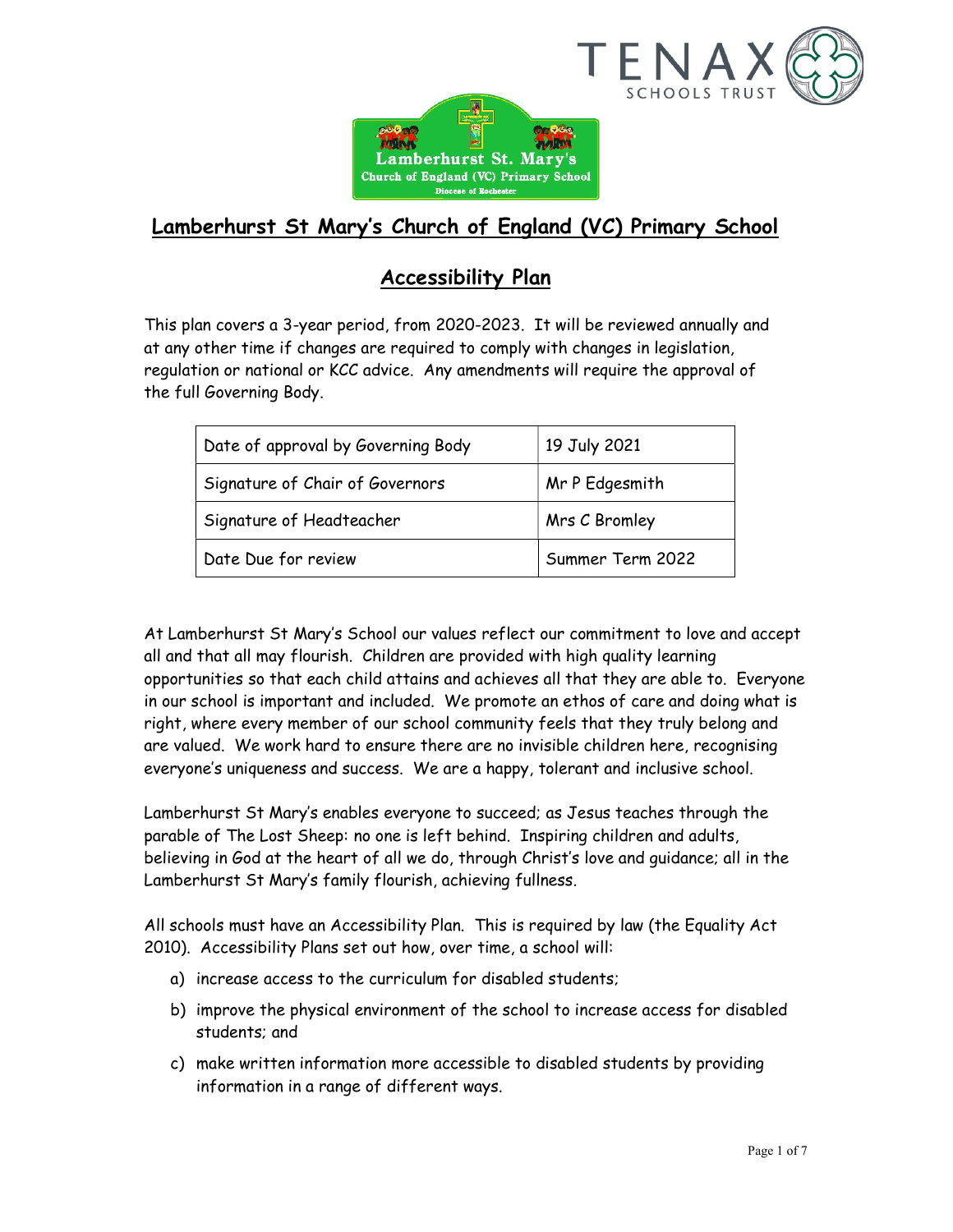A person has a disability if they have a physical or mental impairment that has a substantial and long-term adverse effect on their ability to carry out normal day-today activities.

The Accessibility Plan will be published on the school website.

### The School's Context

Lamberhurst St Mary's CEP (VC) School is for boys and girls aged 4 to 11 years old. The school comprises of one building over three floors. The site is not flat and is on 4 terrace levels built into the hillside landscape. We have one disabled parking space, a passenger lift to all floors and 5 disabled toilets on all levels. We have wheelchair (assisted) access to the all-weather pitch.

### **Objectives**

Our school is committed to providing an environment that enables full curriculum access that values and includes all students, staff, parents and visitors regardless of their education, physical, sensory, social, spiritual, emotional and cultural needs. We are committed to taking positive action in the spirit of the Equality Act 2010 with regard to disability and to developing a culture of inclusion, support and awareness within the school. The school recognises and values parent's knowledge of their child's disability and its effect on their ability to carry out everyday activities and respects the parent's and child's right to confidentiality. The school's Accessibility Plan shows how access is to be improved for disabled students, staff and visitors to the school and anticipating the need to make reasonable adjustments to accommodate their needs where practicable.

The Accessibility Plan contains relevant and timely actions to:

- Increase access to the curriculum for students with a physical disability and/or sensory impairments, expanding the curriculum as necessary to ensure that students with a disability are as equally prepared for life as the able-bodied students; (If a school fails to do this they are in breach of their duties under the Equalities Act 2010); this covers teaching and learning and the wider curriculum of the school such as participation in after-school clubs, leisure and cultural activities or schools visits – it also covers the provision of specialist or auxiliary aids and equipment, which may assist these students in accessing the curriculum within a reasonable timeframe;
- Improve and maintain access to the physical environment of the academy, adding specialist facilities as necessary – this covers improvements to the physical environment of the academy and physical aids to access education within a reasonable timeframe;
- Improve the delivery of written information to students, staff, parents and visitors with disabilities; examples might include hand-outs, timetables, textbooks and information about the academy and its events; the information should be made available in various preferred formats within a reasonable timeframe.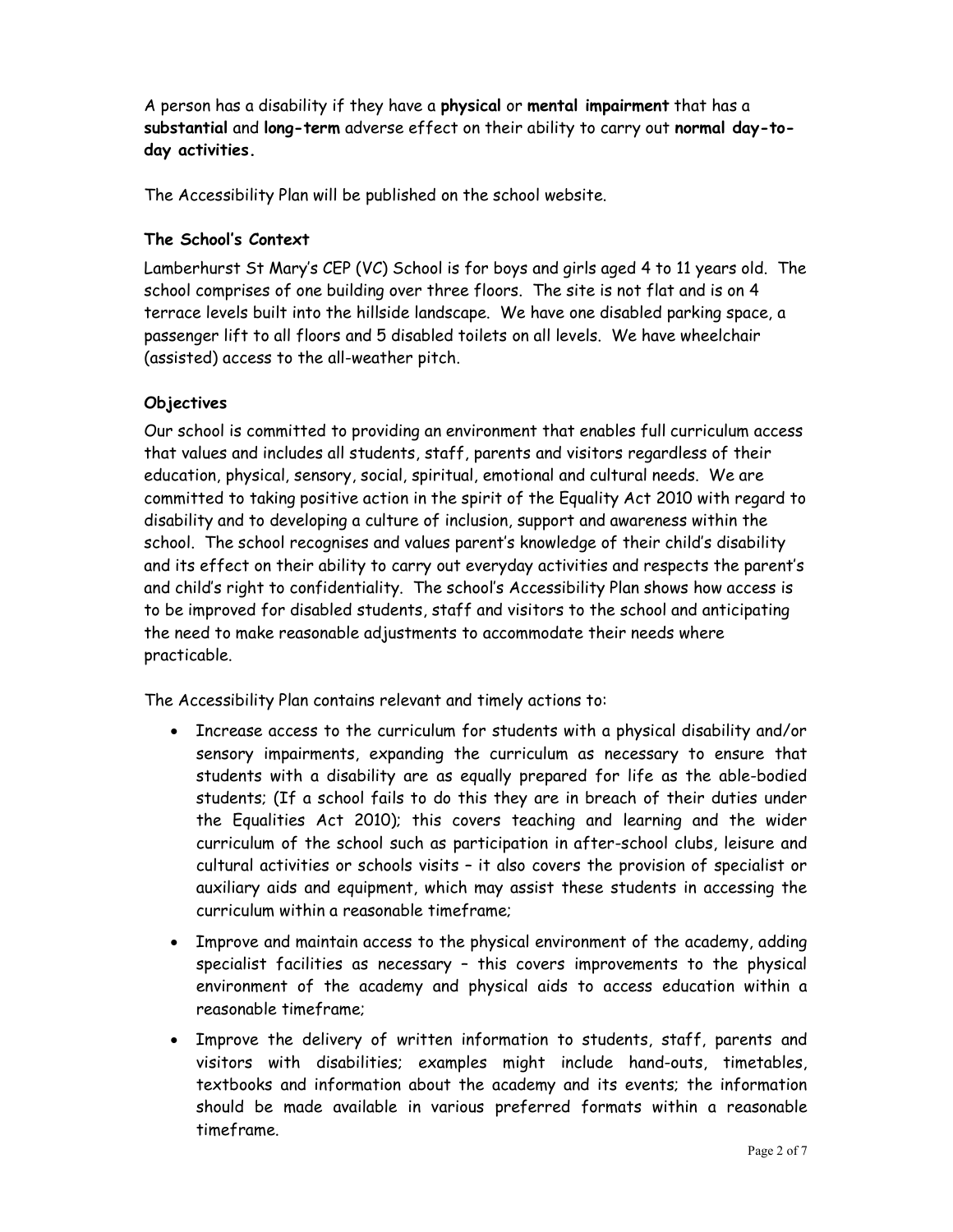The school's Accessibility Plan relates to the key aspects of physical environment, curriculum and written information. Whole school training will recognise the need to continue raising awareness for staff and governors on equality issues with reference to the Equality Act 2010.

The school's accessibility plan should be resourced, implemented, reviewed and revised as necessary and reported on annually.

Attached is a set of action plans showing how the school will address the priorities identified in the plan. The priorities and actions for the Accessibility Plan for our school were identified by:

- The Governing Body
- Headteacher
- Senior Leadership Team
- A focus group of parents who have pupils with disability needs
- Pupil House forums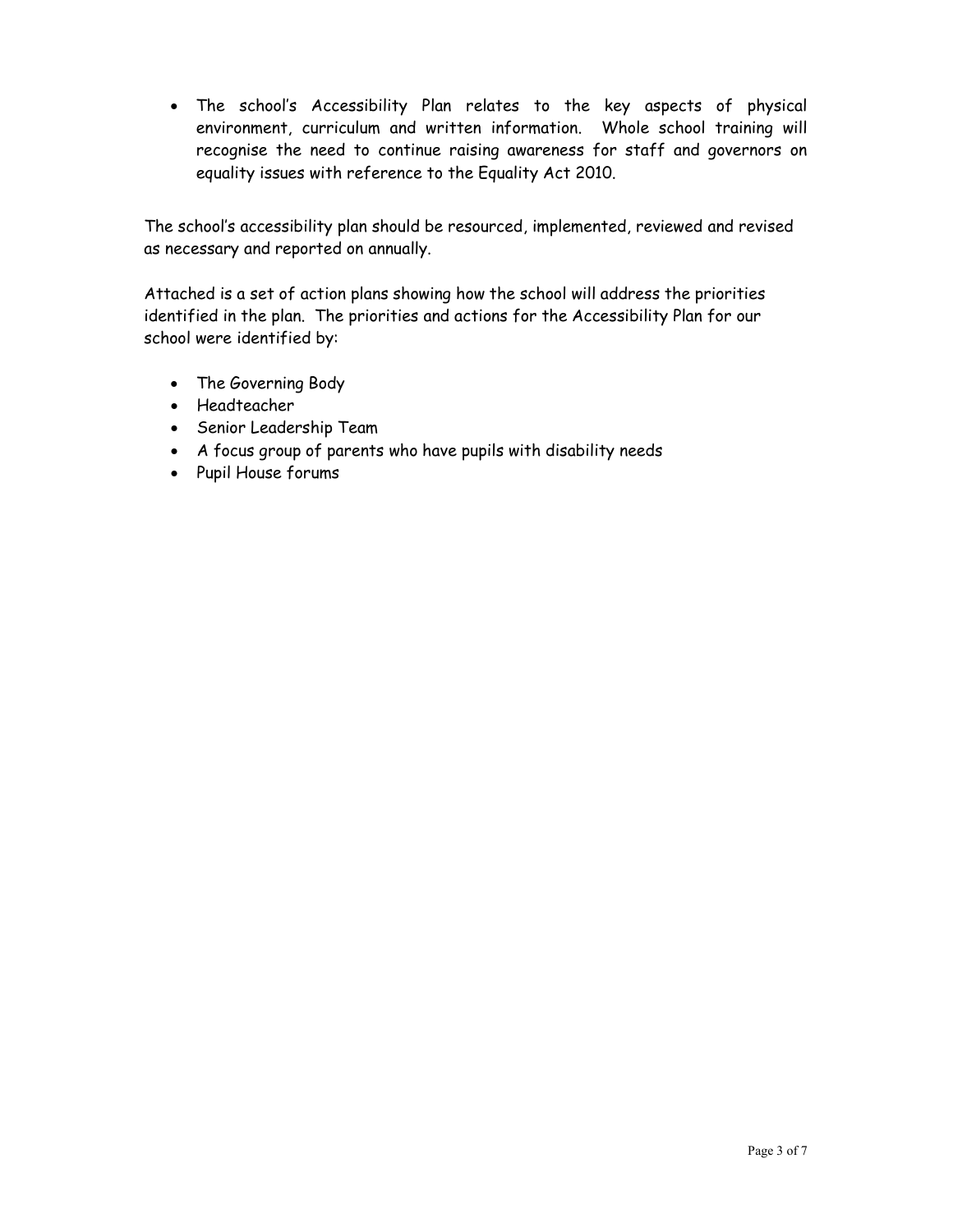# Accessibility and Equality Plan: The main priorities

### Improving access to the physical environment

| <b>Targets</b>       | <b>Actions</b>                   | <b>Timescale</b> | Responsibility       | <b>Outcomes</b>             | <b>Measure</b>             |
|----------------------|----------------------------------|------------------|----------------------|-----------------------------|----------------------------|
| School staff are     | Gather and record information    | On-going         | Office Manager,      | Staff aware of all visitors | Confirmed by SENDCo and    |
| aware of the         | relating to disabled people.     |                  | SENDCo               | and other stakeholders'     | recorded in SLT and staff  |
| access needs of      | Create access plans for          |                  |                      | access needs. Individual    | briefing minutes.          |
| disabled people      | individual disabled children     |                  |                      | plans in place for all      |                            |
| (pupils, parents,    |                                  |                  |                      | disabled pupils.            |                            |
| staff & carers).     |                                  |                  |                      |                             |                            |
| All building work in | Ensure that all building         | As required      | Headteacher & H&S    | On-going improvements in    | Plan for implementation in |
| line with            | maintenance and new projects     |                  | Governor             | access to all areas when    | place as budget allows.    |
| Accessibility        | comply with the DDA              |                  |                      | undertaking routine and     |                            |
| guidance.            |                                  |                  |                      | maintenance works.          |                            |
| Ensure that all      | Review how quickly all pupils    | Ongoing, 3       | Fire wardens, SLT    | Fire escape plan to be      | All disabled children and  |
| disabled pupils can  | can evacuate the building safely | times per year   |                      | reviewed and updated        | staff working with them    |
| be safely            | in an emergency, including       |                  |                      | considering any disability  | are safe and confident in  |
| evacuated.           | disabled visitors                |                  |                      | as required and at least    | event of fire.             |
|                      |                                  |                  |                      | annually to ensure all      |                            |
|                      |                                  |                  |                      | stakeholders are safe.      |                            |
| Ensure the needs     | Check the needs of new           | Annually         | Headteacher and EYFS | Staff are aware of          |                            |
| of all new           | Reception intake pupils for Sept |                  | teacher              | potential needs of new      |                            |
| Reception intake     | 2020-23                          |                  |                      | pupils.                     |                            |
| pupils are met.      |                                  |                  |                      |                             |                            |
|                      |                                  |                  |                      |                             |                            |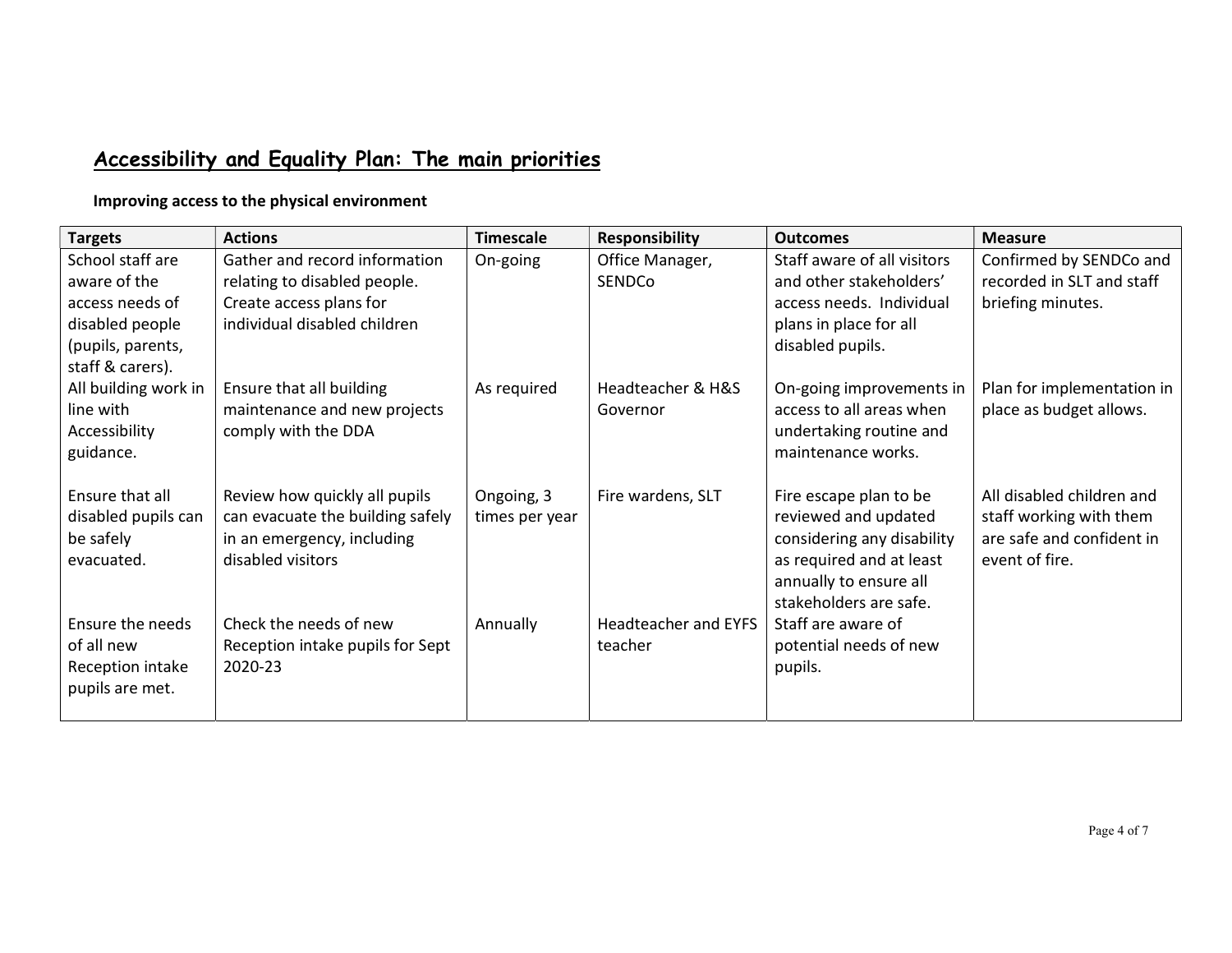### Improving access to the curriculum

| <b>Targets</b>                                                                                                                                                                                                                               | <b>Actions</b>                                                                                                                                                                                                                                                                                                                   | <b>Timescale</b> | <b>Responsibilities</b>               | <b>Outcomes</b>                                                                                                                                                                                                                                                                                                           | <b>Measure</b>                                                                |
|----------------------------------------------------------------------------------------------------------------------------------------------------------------------------------------------------------------------------------------------|----------------------------------------------------------------------------------------------------------------------------------------------------------------------------------------------------------------------------------------------------------------------------------------------------------------------------------|------------------|---------------------------------------|---------------------------------------------------------------------------------------------------------------------------------------------------------------------------------------------------------------------------------------------------------------------------------------------------------------------------|-------------------------------------------------------------------------------|
| Ensure all staff have<br>access to specific<br>training on SEND issues<br>to effectively meet the<br>diverse abilities and<br>disabilities of all pupils<br>who may require<br>manual handling,<br>signing, personal<br>hygiene support etc. | Staff training provided on<br>key subjects raised by them<br>and the school                                                                                                                                                                                                                                                      | Ongoing          | <b>SLT</b>                            | Raised confidence and<br>impact of all staff.<br>Staff feel empowered to<br>teach all vulnerable<br>children. Pupils make<br>good progress                                                                                                                                                                                | <b>Training delivered</b><br>reported in HT report to<br><b>FGB</b>           |
| Ensure all school trips<br>are accessible to all.                                                                                                                                                                                            | Follow guidance for staff on<br>making trips accessible                                                                                                                                                                                                                                                                          | As required      | School visits co-<br>ordinator/SENDCo | All children in school able<br>to access all school trips<br>and take part in range of<br>activities.                                                                                                                                                                                                                     | Student participation in<br>school activities reported<br>in HT report to FGB |
| Review all curriculum<br>areas to include<br>disability issues.<br><b>Ensure that disabled</b><br>members of the school<br>community are seen in<br>a positive light.                                                                        | a) Include specific reference<br>to disability equality in all<br>curriculum reviews<br>b) Develop PSHE and<br>Citizenship curriculum to<br>address disability equality<br><i>issues</i><br>c) Promote disability and<br>provide positive role models<br>of adults with disabilities to<br>encourage success and<br>achievement. | Ongoing          | SLT/PHSE subject<br>leader, SENCO     | Inclusion of disability<br>issues into all curriculum<br>areas.<br>Disability and difference is<br>valued throughout the<br>school. Disabled visitors<br>have been invited into the<br>school to talk to the<br>children. Pupils know<br>more about different<br>disabilities and show<br>understanding and<br>tolerance. | Curriculum reviews<br>reported in HT report to<br>FGB                         |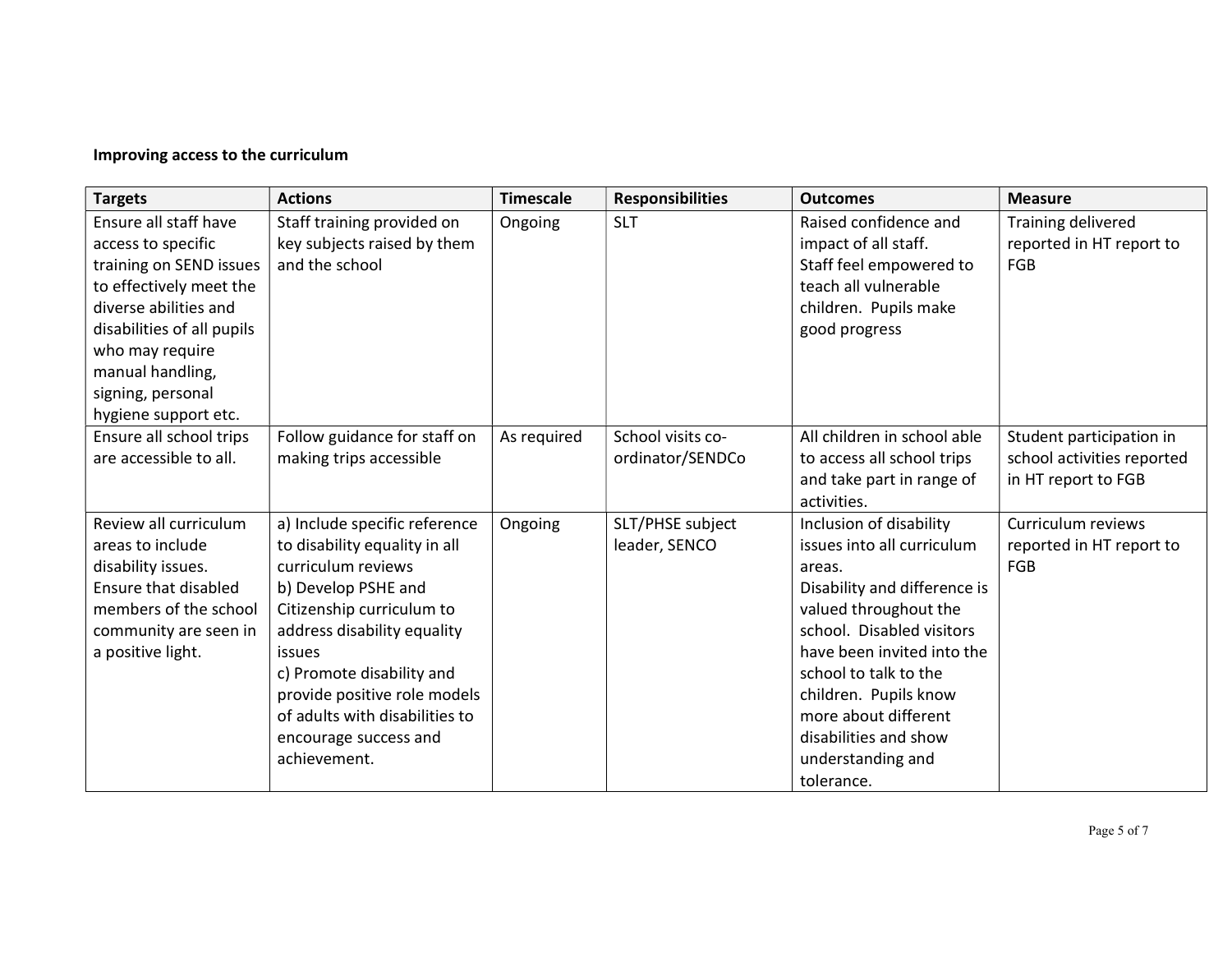| Ensure disabled<br>children participate<br>equally in after school<br>and lunch time<br>activities.                                                               | a) Survey participation in<br>clubs at lunch and after<br>school by disabled children<br>b) Organise additional<br>activities for any pupils who<br>appear excluded | Annually in<br>July             | SENDCo                                     | Disabled children<br>confident and able to<br>participate equally in out<br>of school activities.     | Survey results reported in<br>HT report to FGB        |
|-------------------------------------------------------------------------------------------------------------------------------------------------------------------|---------------------------------------------------------------------------------------------------------------------------------------------------------------------|---------------------------------|--------------------------------------------|-------------------------------------------------------------------------------------------------------|-------------------------------------------------------|
| Ensure all staff have<br>undertaken annual<br>equality duty training.                                                                                             |                                                                                                                                                                     | September<br>2020               | HT                                         | All staff work from a<br>equality perspective.                                                        | Training delivered<br>reported in HT report to<br>FGB |
| Ensure that pupils have<br>a voice in decisions<br>that affect them.                                                                                              | Identify pupil peer support<br>mechanisms                                                                                                                           | Ongoing                         | Governors and<br>Headteacher               | Pupil voice is central to<br>school life and informs<br>policy and practice.                          |                                                       |
| Consider how liaison,<br>increased<br>communication and<br>relationships with<br>external agencies<br>support and enhance<br>pupils' access to the<br>curriculum. | Seek advice and support<br>from external agencies                                                                                                                   | Ongoing,<br>reviewed<br>termly  | SENDCo, Headteacher                        | Pupils supported well to<br>make good progress                                                        |                                                       |
| Enhance attendance<br>and participation                                                                                                                           | Use specific strategies such<br>as flexible or shared<br>timetabling, nurture groups,<br>counselling provision, access<br>to therapy.                               | Ongoing<br>reviewed<br>annually | Teaching teams, club<br>leaders, Governors | The attendance of<br>vulnerable groups is high.<br>All pupils participate in a<br>range of activities |                                                       |